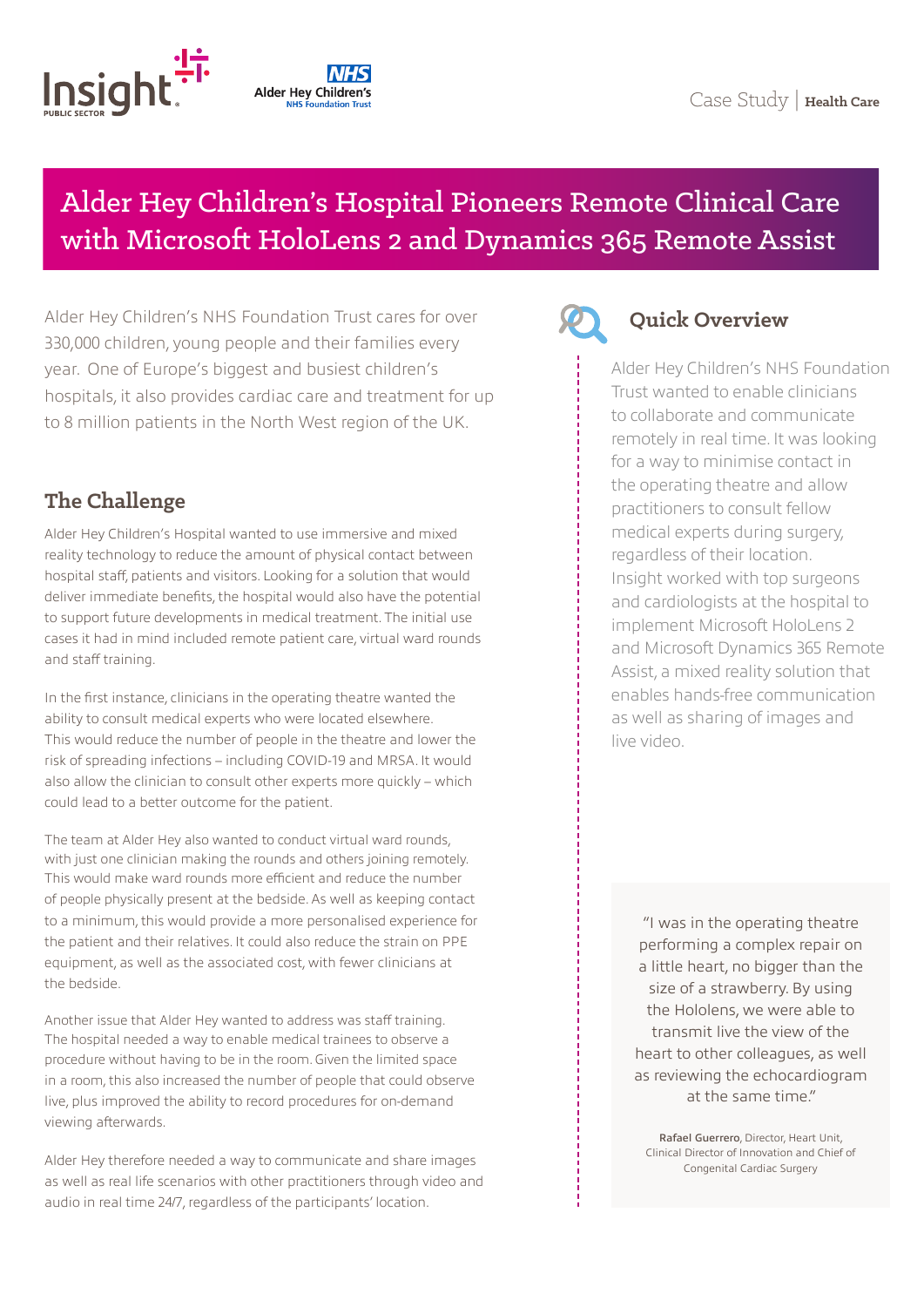

#### **The Solution**

The Insight team worked directly with Rafael Guerrero, Clinical Director of Innovation and Chief of Congenital Cardiac Surgery at Alder Hey Children's Hospital, to implement a mixed reality solution combining HoloLens 2 and Dynamics 365 Remote Assist. The proof of concept involved Mr. Guerrero and Paediatric Cardiology Consultant, Dr Phuoc Duong. Insight advised Mr. Guerrero and Dr Duong on the features and functionality of the HoloLens 2 device, combined with the remote assist software. They worked with Alder Hey's IT team to guide them through device and application considerations, the licensing process, setting up user accounts and assigning roles, and connecting securely to Alder Hey's network. The Insight team effectively provided 'hand-holding' for Alder Hey, through the out of box experience and onto their first remote assist calls with HoloLens 2.

Further sessions followed to ensure evaluation was running smoothly and to answer the questions that naturally arose as the Alder Hey team continued exploring the technology.

By enabling clinicians to communicate hands-free and share information in real time, the HoloLens 2 and Dynamics 365 Remote Assist solution has huge potential for transforming medical processes. A simple but very effective use case is for ward rounds. Clinical assessment in the cardiac ward requires the presence of several specialists, so there are usually several people on the round. Wearing a HoloLens 2 device running the remote assist software, means just one clinician can perform the round. Other specialists can join in using Microsoft Teams, seeing exactly what the clinician sees, whilst also having 2-way audio/video communication and being able to share other visual content. While one specialist is making the round, other tasks – such as updating patient records – can be redistributed among the team, saving time.

HoloLens 2 with Dynamics 365 Remote Assist has great potential to reduce the number of clinicians needed in the operating theatre too. For example, prior to HoloLens 2, if Mr. Guerrero wanted to consult fellow clinicians during a procedure, they would need to put on gowns and PPE, enter the operating theatre, review the imaging and have the discussion face to face. The HoloLens 2 headset, which can be worn with PPE equipment (including a visor), allows Mr. Guerrero to share high quality images with colleagues and communicate with them while continuing to operate on the patient.

Mr. Guerrero reported that when wearing the HoloLens 2 himself, he is able to share images and make calls, completely hands-free. As well as potentially reducing the number of clinicians in the room – especially important with COVID-positive patients – this could reduce pressure on PPE stock.



HoloLens 2 can enable medical experts to provide advice remotely by sharing images. On one occasion, Dr Duong was able to guide a colleague working in the Cath Lab by sharing images using HoloLens 2 and Dynamics 365 Remote Assist. In this situation, a surgeon needed to place a tiny stent inside a blood vessel of a small child, while a colleague used x-ray imagery to ensure it was in the correct position before he expanded it. Describing the procedure, Dr Duong said, "I was able to drive the model from my laptop and say, 'actually from this angle, from this view is where you can best see the structure', so that my colleague could tell the radiographer where to place the camera." In this way Dr Duong took pressure off his colleague, who needed to use both hands for what he was doing. As it can often take quite some time just to get the x-ray camera in position, working with the HoloLens 2 solution helps gain back valuable life-saving moments.

HoloLens 2 has the potential to help with education and training by enabling a clinician to film a medical procedure. For example, if a surgeon was performing an unusual operation, they might want to share this with colleagues. The fixed camera in the operating theatre doesn't provide a perfect solution – as the surgeon often physically blocks the camera's view of the operation. The HoloLens 2 provides a way to record and share delicate operations, without having more people in the operating theatre than absolutely necessary.

The use cases so far show how transformative the communication and image sharing capabilities of HoloLens 2 and Dynamics 365 Remote Assist can be for modern medicine, but there's little doubt that that it offers even more exciting possibilities for the future. It could be used for collaboration between medical professionals working in different hospitals, and even in different countries. It opens up new possibilities for education, both for clinicians and for patients – helping the latter to understand complex surgical procedures and the way medicines work.